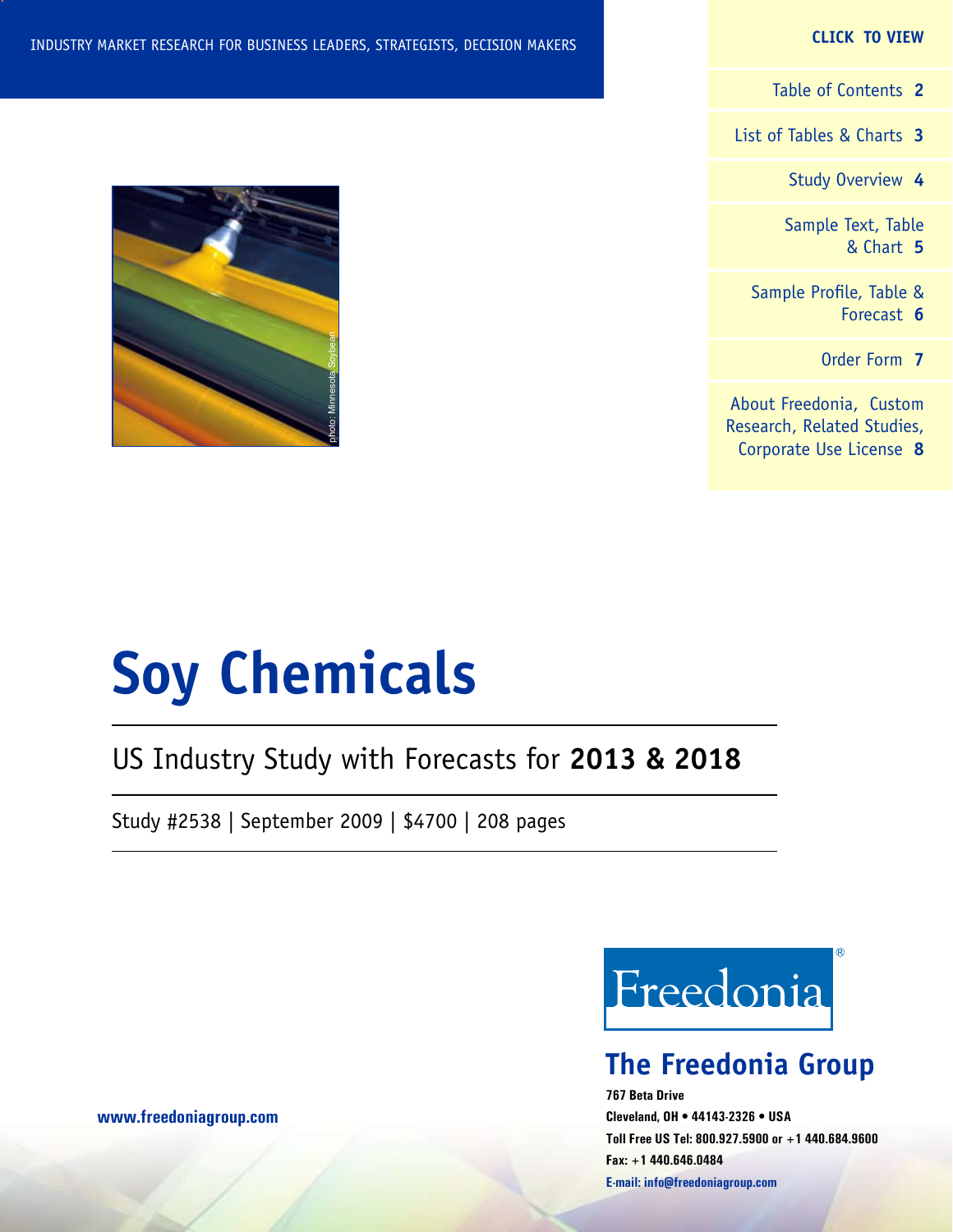**Soy Chemicals**

US Industry Study with Forecasts for *2013 & 2018*

# <span id="page-1-0"></span>**Table of Contents**

## Executive Summary

### Market EnvironmenT

| Macroeconomic Environment5    |
|-------------------------------|
| Demographic Trends 9          |
| Consumer Spending Outlook12   |
| Manufacturing Outlook 14      |
| Motor Vehicle Overview17      |
| Soybean Processing Overview21 |
| Crude Soybean Products25      |
| Refined Soybean Products26    |
| Environmental &               |
| Regulatory Issues 28          |
| Farm Bill31                   |
| Genetically Modified          |
| Crops Debate 32               |
| Pricing Trends 33             |
| Pricing Patterns: Soybeans    |
| vs. Crude 0il35               |
| Historical Market Trends39    |
| Foreign Trade 41              |
| Soybeans  41                  |
| Crude Soy Products  43        |
| Soy Chemicals  45             |
| International Activity 46     |

### PRODUCTS

| Refined Industrial Soybean Oil 81 |  |
|-----------------------------------|--|
| Other Soy Chemicals 84            |  |

### **MARKETS**

| Biodiesel Industry Outlook92       |  |
|------------------------------------|--|
| Soy Chemicals Demand 95            |  |
| Foods & Beverages98                |  |
| Food & Beverage                    |  |
| Industry Outlook 99                |  |
| Soy Chemicals Demand  102          |  |
| Demand by Product  104             |  |
| Demand by Application  105         |  |
| Plastics                           |  |
| Plastics Industry Outlook 108      |  |
| Soy Chemicals Demand  110          |  |
| Demand by Product                  |  |
| & Application 111                  |  |
| Demand by Industry  114            |  |
| Printing Inks & Toner  117         |  |
| Printing Inks Industry Outlook 117 |  |
| Soy Chemicals Demand  119          |  |
| Cosmetics & Toiletries 122         |  |
| Cosmetics & Toiletries             |  |
| Industry Outlook  123              |  |
| Soy Chemicals Demand  125          |  |
| Candles<br>127                     |  |
| Candles Industry Outlook  128      |  |
| Soy Chemicals Demand  129          |  |
|                                    |  |
| Lubricants  132                    |  |
| Pharmaceuticals  134               |  |
| Adhesives & Sealants  135          |  |
| Paints & Coatings  137             |  |
| All Other 139                      |  |

### INDUSTRY STRUCTURE

| General  141               |  |
|----------------------------|--|
| Market Share  145          |  |
| Competitive Strategies 148 |  |

| Cooperative Agreements 151 |  |
|----------------------------|--|
| Manufacturing  155         |  |
| Marketing  156             |  |
| Distribution  158          |  |
| Research & Development 160 |  |

Freedonia

### Company Profiles

| Acme-Hardesty Company  162      |
|---------------------------------|
| Ag Processing 163               |
| Archer-Daniels-Midland  164     |
| Arkema SA  167                  |
| Ashland Incorporated  168       |
| BioBased Technologies 170       |
| Bunge Limited 171               |
| Cara Plastics 172               |
| Carqill Incorporated  174       |
| Chemtura Corporation  176       |
| Chevron Phillips Chemical 177   |
| Cognis Deutschland  178         |
| Columbus Foods 180              |
| Dow Chemical 181                |
| DuPont (EI) de Nemours 182      |
| Eco Safety Incorporated 184     |
| Elevance Renewable Sciences 186 |
| Ferro Corporation  187          |
| Griffin Industries  188         |
| Louis Dreyfus  190              |
| Ohio Decorative Products  191   |
| Owensboro Grain 192             |
| Petroferm Incorporated 193      |
| Procter & Gamble 194            |
| PTT Chemical 195                |
| Renewable Lubricants  196       |
| Soy Technologies  198           |
| SoyaWax International 199       |
| Stepan Company  200             |
| Urethane Soy Systems 202        |
| Vertec BioSolvents  203         |
| Woodbridge Foam 204             |
| Additional Companies  206       |

## [Click here to purchase online](http://www.freedoniagroup.com/DocumentDetails.aspx?Referrerid=FM-Bro&StudyID=2538)

## **Page 2 [Order now, click here!](#page-6-0)**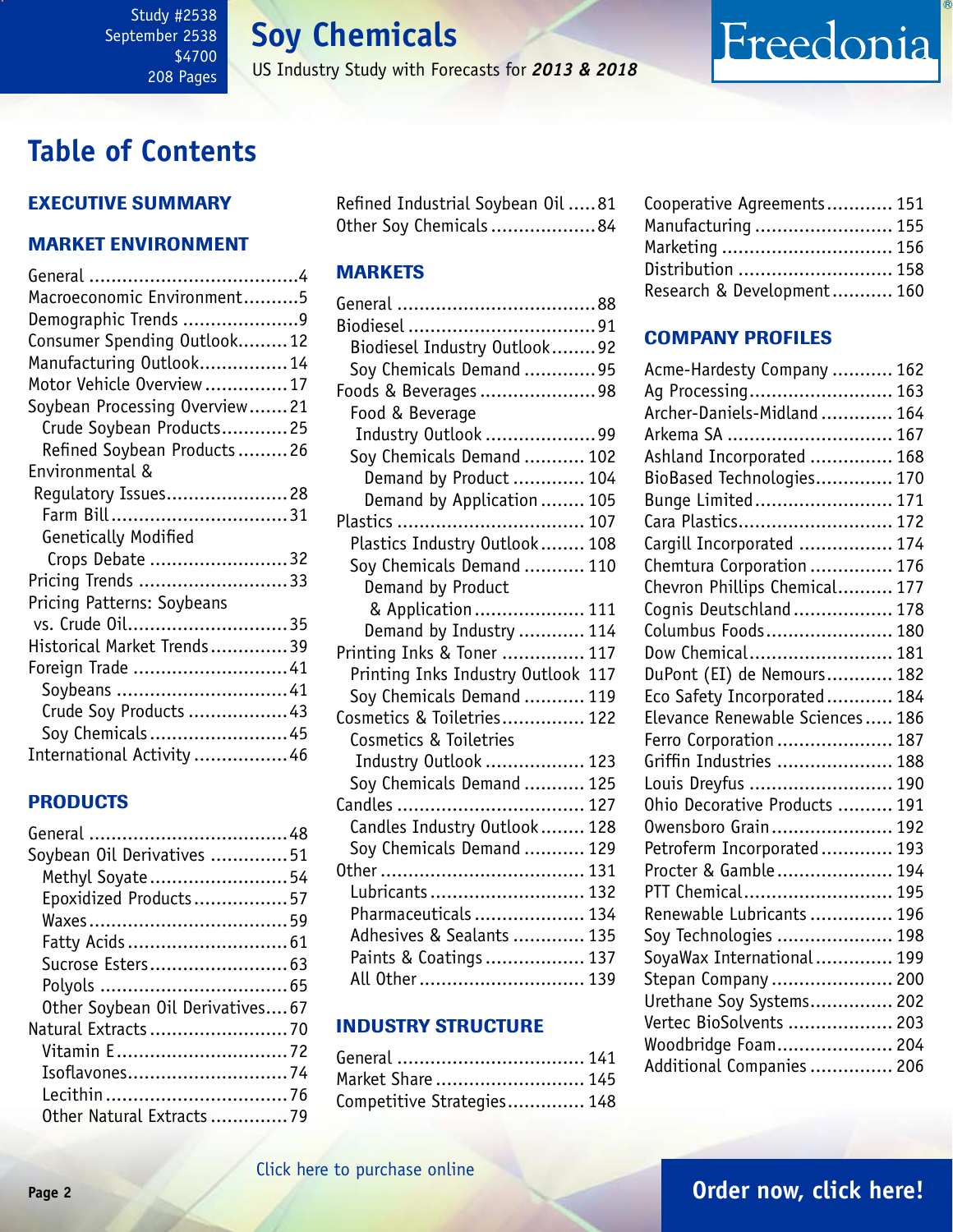**Soy Chemicals**

US Industry Study with Forecasts for *2013 & 2018*

# <span id="page-2-0"></span>**List of Tables**

### Executive Summary

|  |  |  | 1 Summary Table 3 |  |
|--|--|--|-------------------|--|
|--|--|--|-------------------|--|

### Market EnvironmenT

| 1 Macroeconomic Indicators9      |
|----------------------------------|
| 2 Population & Households  12    |
| 3 Personal Consumption           |
| Expenditures 14                  |
| 4 Manufacturers' Shipments17     |
| 5 Motor Vehicle Indicators 20    |
| 6 Soybean Processing Overview23  |
| 7 Crude Soybean                  |
| Product Demand26                 |
| 8 Refined Soy Product Demand28   |
| 9 Selected Soybean Chemical      |
| Pricing Trends 35                |
| 10 Soy Chemicals Historical      |
| Market, 1998-2008 40             |
| 11 Soybean Supply & Demand  43   |
| 12 Crude Soy Supply & Demand  44 |
|                                  |
| <b>PRODUCTS</b>                  |
| 1 Soy Chemicals Demand50         |
| 2 Soybean Oil Derivatives        |
| Demand by Type53                 |

| 3 Methyl Soyate Demand 56           |
|-------------------------------------|
| 4 Epoxidized Products Demand59      |
| 5 Waxes Demand 61                   |
| 6 Fatty Acids Demand 63             |
| 7 Sucrose Esters Demand 65          |
| 8 Polyols Demand  67                |
| 9 Other Soybean Oil                 |
| Derivatives Demand 70               |
| 10 Natural Extracts                 |
|                                     |
| 11 Vitamin E Demand74               |
| 12 Isoflavones Demand 76            |
| 13 Lecithin Demand79                |
| 14 Other Natural Extracts Demand 81 |
| 15 Refined Industrial Soybean       |

Oil Demand .......................84

16 Other Soy Chemicals Demand ..87

### **MARKETS**

| 1 Soy Chemicals Demand              |
|-------------------------------------|
| by Market90                         |
| 2 Biodiesel Supply & Demand  94     |
| 3 Biodiesel Market for              |
| Soy Chemicals98                     |
| 4 Food & Beverage Shipments 102     |
| 5 Food & Beverage Markets           |
| for Soy Chemicals  103              |
| 6 Food & Beverage Market:           |
| Soy Chemicals Demand                |
| by Product  104                     |
| 7 Food & Beverage Market:           |
| Soy Chemicals Demand                |
| by Application  107                 |
| 8 Plastics Industry Indicators  110 |
| 9 Plastics Market for               |
| Soy Chemicals 111                   |
| 10 Plastics Market:                 |
| Soy Chemicals Demand                |
| by Product & Application 113        |
| 11 Plastics Market: Soy Chemicals   |
| Demand by Industry 117              |
| 12 Printing Inks Production  119    |
| 13 Printing Inks Market             |
| for Soy Chemicals  122              |
| 14 Cosmetics & Toiletries           |
| Shipments 124                       |
| 15 Cosmetics & Toiletries Market    |
| for Soy Chemicals  127              |
| 16 Candle Shipments  129            |
| 17 Candle Market for                |
| Soy Chemicals 130                   |
| 18 Other Markets for                |
| Soy Chemicals 132                   |

- 19 Lubricant Markets for Soy Chemicals.................. 134
- 20 Adhesives & Sealants Market for Soy Chemicals............. 136

### INDUSTRY STRUCTURE

- 1 US Soy Chemicals Sales
- by Company, 2008 ............ 144

Freedonia

2 Selected Cooperative Agreements..................... 153

# **List of Charts**

### Market EnvironmenT

- 1 Soybean Processing Overview..24
- 2 Pricing Comparison: Soybeans vs. Crude Oil ......................38
- 3 Soy Chemicals Historical Market, 1998-2008 .............40

### PRODUCTS

| 1 Soy Chemicals Demand       |  |
|------------------------------|--|
| by Product, 200850           |  |
| 2 Soybean Oil Derivatives    |  |
| <b>D</b> 1 <b>L</b> T. 0.000 |  |

- Demand by Type, 2008 ........54 3 Natural Extracts Demand
- by Type, 2008 ....................72

### MARKETS

1 Soy Chemicals Demand by Market, 2008 .................91

### INDUSTRY STRUCTURE

1 US Soy Chemicals Market Share, 2008........... 146

# **Page 3 [Order now, click here!](#page-6-0)**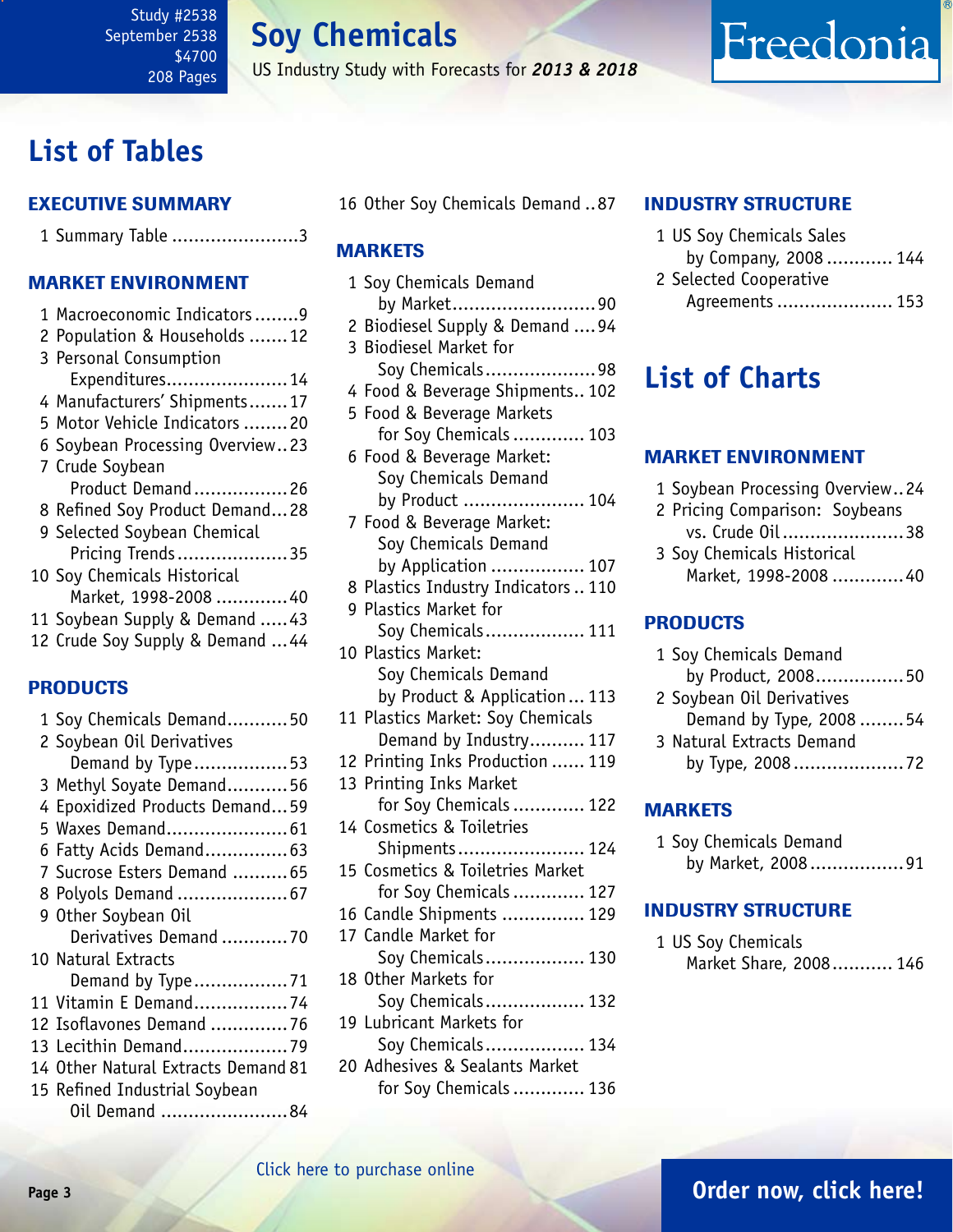# **Soy Chemicals**

US Industry Study with Forecasts for *2013 & 2018*

# Freedonia

<span id="page-3-0"></span>*Despite concerns that biodiesel may harm the environment, reduce world food supplies and face increasing competition from alternative feedstocks, biodiesel will remain a key soy chemicals market.*

# **US demand to grow 7.8% annually through 2013**

Demand for soy chemicals is forecast to increase 7.8 percent per year to \$2.7 billion in 2013. The success of the soy chemicals industry is dependent on the continued penetration of biodiesel, as well as the adoption of alternatives to traditional, petrochemical-based materials in the manufacture of industrial products. Despite recent concerns regarding the impact of biodiesel on the environment and world food supplies, and increased competition from alternative feedstocks, growth in soy chemicals will continue to be supported by the biodiesel market.

# **Oil/petrochemical prices, environmental concerns to benefit soy chemicals**

A spike in crude oil and petrochemical prices in the 2007-2008 period, along with growing environmental concerns, have created opportunities for renewable/sustainable raw materials. While these factors bode well for chemicals derived from soybeans, they also provide opportunities for newly developed chemicals (or those in development) derived from other renewable materials, such as corn, algae and sunflowers. Nevertheless, as long as soy chemicals perform as well or better than their petrochemical counterparts, and crude oil/petrochemical prices remain relatively high, market penetration will likely expand.



# **Methyl soyate, polyols have good opportunities**

Methyl soyate is by far the most established soy chemical due to its current dominance of the biodiesel market, although it will begin to face competition from other raw materials. Methyl soyate is also finding greater use as a solvent in a variety of markets, including cleaning products and paint and coatings. Other soy oil derivatives, such as polyols, will benefit from corporate initiatives to use more renewable feedstocks, as well as from consumer demands for "greener" products, particularly in the plastics (e.g., foam products) and paint and coatings markets. Intense research will further fuel growth in soybean oil derivatives, as

new products enter the market over the next five to ten years.

Growth in natural extracts will primarily depend on their health benefits, expanding their use in foods, and on increased demand for natural ingredients in consumer goods such as cosmetics. However, as the bulk of usage is in the mature food and beverage market, further growth will be limited. Refined industrial soybean oil is set to post below-average gains due to its use in established, mature or declining applications (e.g., newspaper inks and alkyd resins). However, increasing regulations have led the lubricant industry to develop products derived from plant-based sources, such as soybeans.

Copyright 2009 The Freedonia Group, Inc.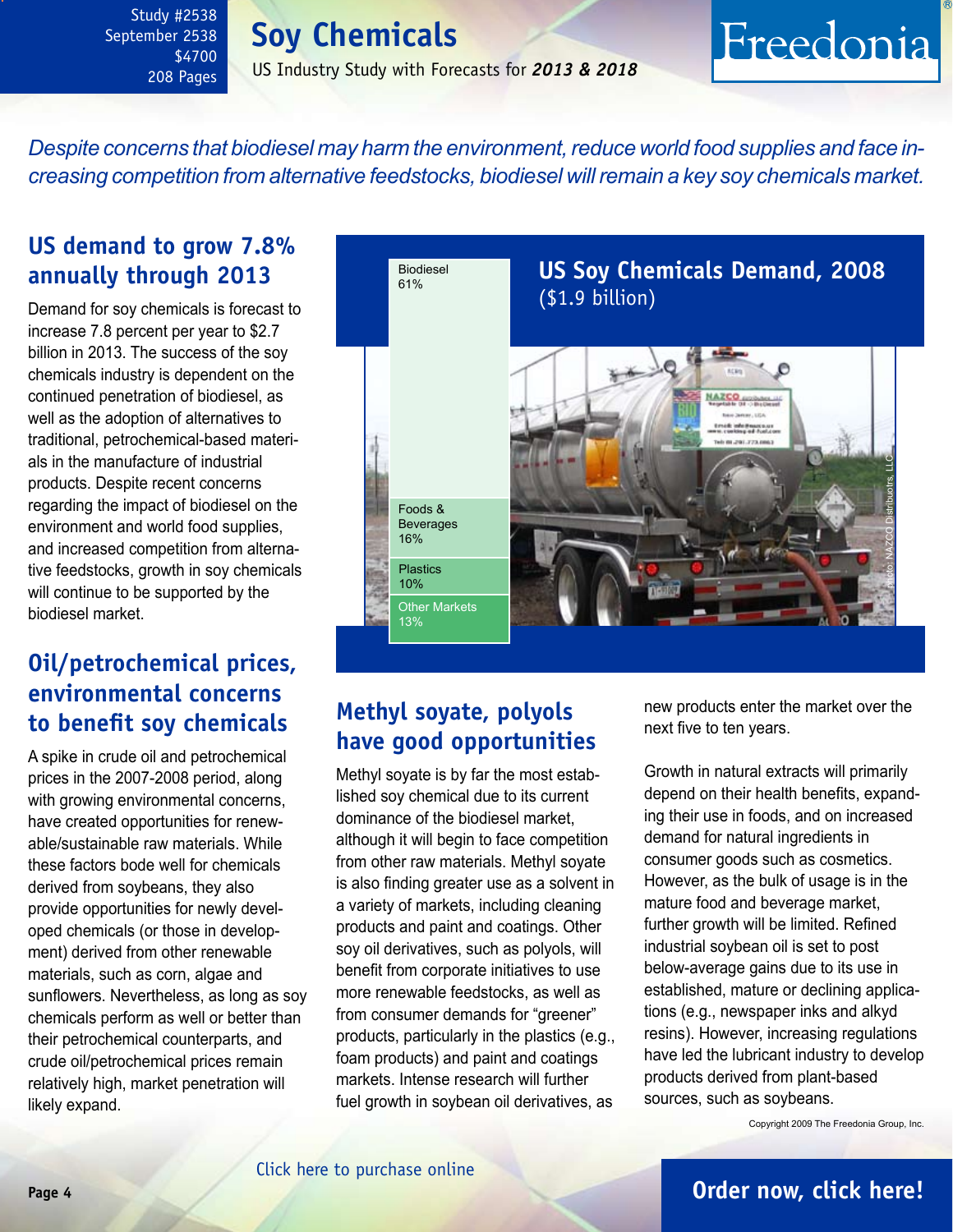# **Soy Chemicals**

US Industry Study with Forecasts for *2013 & 2018*

# <span id="page-4-0"></span>**Sample Text, Table & Chart**

## **TABLE III-8 POLYOLS DEMAND (million dollars)**

Freedonia

#### **PRODUCTS**

#### **Soybean Oil Derivatives**

Demand for soybean oil derivatives is forecast to rise 8.

per year to \$2.1 billion in 20<sup>1</sup> and 1.4 billion polyols Demand Derivatives of soybean oil include methyl sources including the method of soyate, epoxidized products, epoxidize waxes, fatty acids, sucrose e $SAMPLE$  ins will be plastics from both corporate moves to use the renewable feeds of the renewable feeds of the renewable feeds of the renewable feeds of the renewable feeds of the renewable feeds of the renewable feeds of the renewable feeds of the r as from consumer demands **for FXT** pent in petrochemicals have benefit the sound sound sound sound sound sound sound sound sound sound sound sound sound sound sound sound sound sound sound sound sound sound sound sound sound sound sound sound sound sound sound s up opportunities in higher volume applications where cost is  $\sim$  ost is consideration.



Gains in the soybean oil derivative category are driven soyate's use in biodiesel. While methyl soyate will continue nance of the biodiesel market, it will begin to face competition other raw materials in biodiesel production, limiting gains. I methyl soyate is finding greater use as a solvent in a variety including cleaning products, and paints and coatings.

Among soybean oil derivatives, polyols will register the fastest growth through 2013. Polyols will benefit from continued market penetration of soy-based foamed plastics, particularly when incorporated in motor vehicles, furniture and agriculture equipment. In addition, soybased foamed plastics are finding greater use in spray insulation applications, promoted by the Leadership in Energy and Environmental Design, or LEED program, which requires the use of "green" building products.

Soybean oil derivatives, such as waxes, fatty acids and newly developed chemicals (or chemicals still under development) will provide fast growth rates, albeit from a small base. Increased consumer demand for consumer goods such as candles, cleaning products, and cosmetics and toiletries that incorporate "natural" (non-petrochemical) ingredients will provide gains for fatty acids and waxes. Intense research will further fuel

 $51$  Copyright 2009 The Freedonia Group, Inc.





### [Click here to purchase online](http://www.freedoniagroup.com/DocumentDetails.aspx?Referrerid=FM-Bro&StudyID=2538)

O th e r 7 7 %

# **Page 5 [Order now, click here!](#page-6-0)**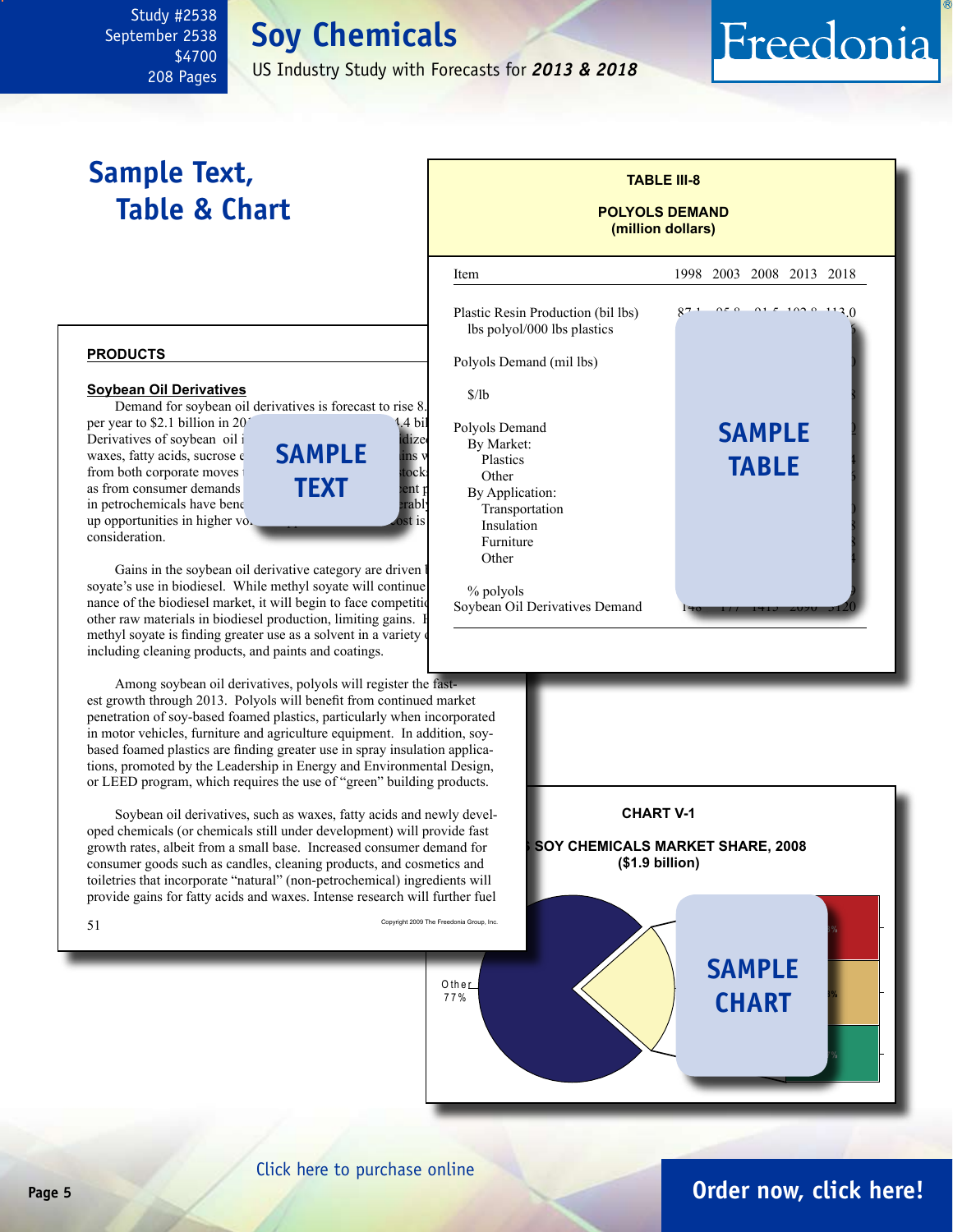# **Soy Chemicals**

US Industry Study with Forecasts for *2013 & 2018*

# <span id="page-5-0"></span>**Sample Profile, Table & Forecast**



#### **COMPANY PROFILES**

**Columbus Foods Company** 30 East Oakton Avenue DesPlaines, IL 60018 773-265-6500 http://www.co

Annual Sales: Employment:

Key Products:

**sample profile**

Foodumbus Foods is a privately held producer and supplier of oils

and shortenings. The Company's product line encompasses a broad range of offerings, ranging from commodity vegetable oils to exotic specialty oils. Products are used in the retail and foodservice industry, and for a variety of chemical and manufacturing applications.

The Company is active in the US soy chemicals industry via the production of soy methyl esters and soybean oil soap base. Columbus Foods' soy methyl esters, which are marketed under the ENVIRO-SAVER brand name, are manufactured as an extension of the Company's cooking oil product line. ENVIRO-SAVER soy methyl esters are designed to be environmentally friendly and biodegradable alternatives to standard solvents and other chemicals. These products are also nontoxic and formulated to have low volatile organic compound emissions. Typical applications for Columbus Foods' soy methyl esters include adhesive removers, paint and graffiti removers, hand cleaners, oil spill cleanup and bioremediation products, parts cleaners and degreasers, and asphalt cleanup products. In addition to cleaning chemicals, these products can also be used to make automobile waxes, corrosion preventatives, metalworking lubricants, pesticide carriers and adjuvants, and mold release agents. The Company also manufactures a wide range of

 $180$  Copyright 2009 The Freedonia Group, Inc.

"Demand for soy chemicals in the plastic resins market is forecast to increase 14.1 percent per year to \$365 million in 2013. Growth will be stimulated by government and industry efforts to reduce dependence on offshore petroleum supplies while increasing use of renewable biobased raw materials. Consumer demand for plastic products exhibiting better environmental profiles will also provide opportunities for soy chemicals in the production of various plastic resins." --Section IV, pg. 110

Freedonia

# **Page 6 [Order now, click here!](#page-6-0)**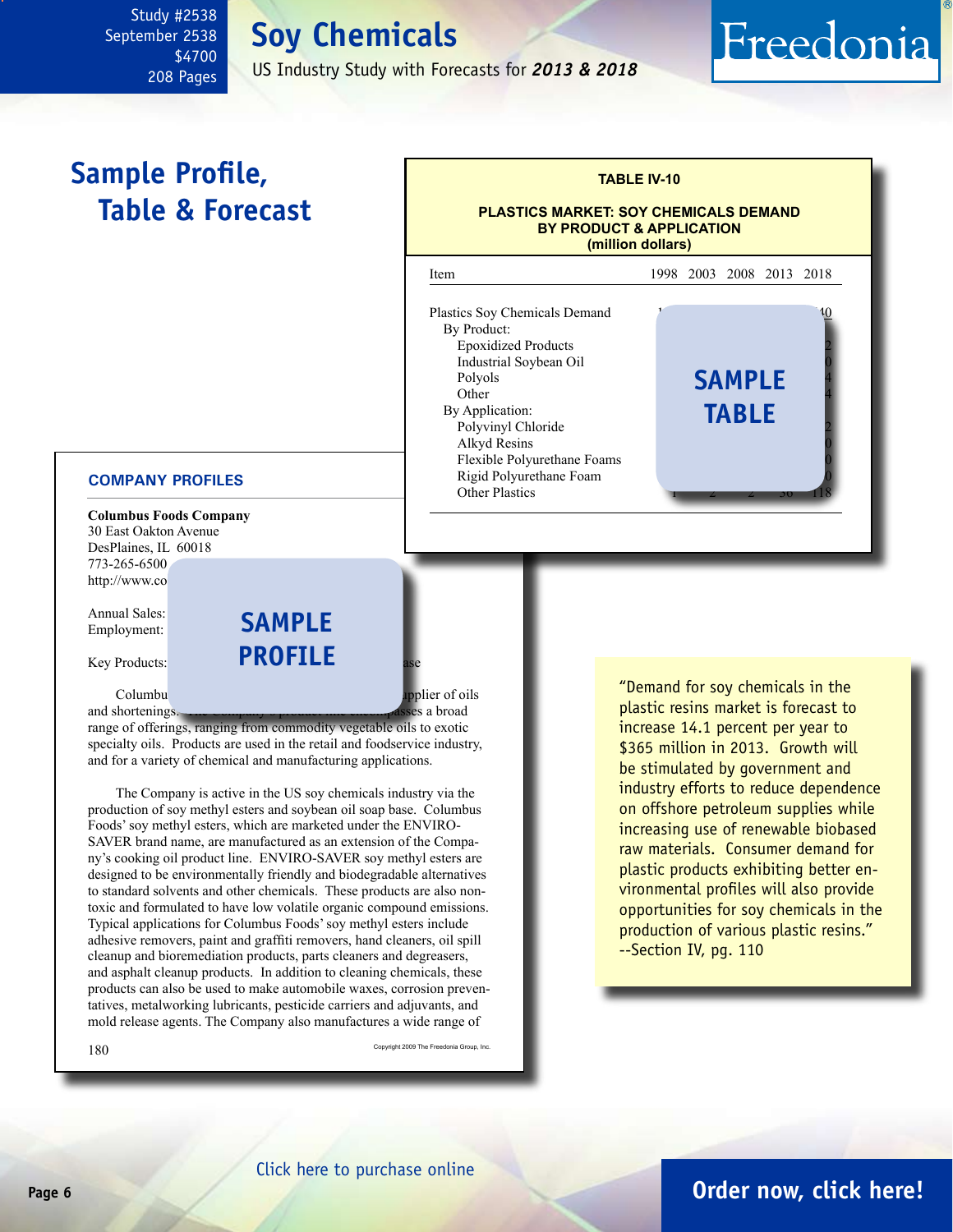# <span id="page-6-0"></span>**ORDER INFORMATION**

**Five Convenient Ways to Order**

INDUSTRY MARKET RESEARCH FOR BUSINESS LEADERS, STRATEGISTS, DECISION MAKERS

# Freedonia

**ONLINE: [www.freedoniagroup.com](http://www.freedoniagroup.com/DocumentDetails.aspx?Referrerid=FM-Bro&StudyID=2538)**

**MAIL: Print out and complete the order form and send to The Freedonia Group (see address at the bottom of this form)**

**PHONE: Call toll free, 800.927.5900 (US) or +1 440.684.9600**

**FAX: +1 440.646.0484 (US)**

**EMAIL: [info@freedoniagroup.com](mailto:info@freedoniagroup.com)**

#### **Free Handling & Shipping**

**There is NO charge for handling or UPS shipping in the US. Expect delivery in 3 to 5 business days. Outside the US, Freedonia provides free airmail service. Express delivery is available at cost.**

#### **Orders Outside of the US**

**Checks must be made payable in US funds, drawn against a US bank and mailed directly to The Freedonia Group. For wire transfers please contact our customer service department at info@ freedoniagroup.com. Credit cards accepted.**

#### **Credit Card Orders**

**For convenience, Freedonia accepts American Express, MasterCard or Visa. Credit card purchases must include account number, expiration date and authorized signature.**

#### **Save 15%**

**If you order three (3) different titles at the same time, you can receive a 15% discount. If your order is accompanied by a check or wire transfer, you may take a 5% cash discount (discounts do not apply to Corporate Use Licenses).**

#### **Corporate Use License**

**Now every decision maker in your organization can act on the key intelligence found in all Freedonia studies. For an additional \$2600, companies receive unlimited use of an electronic version (PDF) of the study. Place it on your intranet, e-mail it to coworkers around the world, or print it as many times as you like,** 

### [Click here to learn more about](http://www.freedoniagroup.com/pdf/FreedoniaCULBro.pdf)  [the Corporate Use License](http://www.freedoniagroup.com/pdf/FreedoniaCULBro.pdf)

| <b>ORDER FORM</b><br><b>F-WEB.2538</b>                                                                                                                                                                                         |                             |
|--------------------------------------------------------------------------------------------------------------------------------------------------------------------------------------------------------------------------------|-----------------------------|
|                                                                                                                                                                                                                                |                             |
|                                                                                                                                                                                                                                |                             |
| $+$ \$2600<br>Corporate Use License (add to study price) *                                                                                                                                                                     |                             |
| Additional Print Copies @ \$600 each *                                                                                                                                                                                         |                             |
| Total (including selected option) \$____________                                                                                                                                                                               |                             |
| □ Enclosed is my check (5% discount) drawn on a US bank and payable to<br>The Freedonia Group, Inc., in US funds (Ohio residents add 7.75% sales tax)                                                                          | Street<br>No PO Box please) |
|                                                                                                                                                                                                                                |                             |
| □ Bill my company □ American Express □ MasterCard □ Visa                                                                                                                                                                       |                             |
| <b>MM</b><br>YY                                                                                                                                                                                                                |                             |
| <b>Expiration</b><br>Credit Card #                                                                                                                                                                                             |                             |
| Signature experience and the state of the state of the state of the state of the state of the state of the state of the state of the state of the state of the state of the state of the state of the state of the state of th |                             |

**\* Please check appropriate option and sign below to order an electronic version of the study.**

#### **Corporate Use License Agreement**

**The above captioned study may be stored on the company's intranet or shared directory, available to company employees. Copies of the study may be made, but the undersigned represents that distribution of the study will be limited to employees of the company.**

#### **Individual Use License Agreement**

**The undersigned hereby represents that the above captioned study will be used by only \_\_\_ individual(s) who are employees of the company and that the study will not be loaded on a network for multiple users. In the event that usage of the study changes, the Company will promptly notify Freedonia of such change and will pay to Freedonia the appropriate fee based on Freedonia's standard fee schedule then in effect. Note: Entire company corporate use license, add \$2600; one additional user, add \$600; two additional users, add \$1200; three additional users, add \$1800.**

**Signature Signature**

**The Freedonia Group, Inc. 767 Beta Drive • Cleveland, OH • 44143-2326 • USA • [Web site: www.freedoniagroup.com](http://www.freedoniagroup.com/Home.aspx?ReferrerId=FM-Bro) Tel US: 800.927.5900 or +1 440.684.9600 • Fax: +1 440.646.0484 • [e-mail: info@freedoniagroup.com](mailto:info@freedoniagroup.com)**